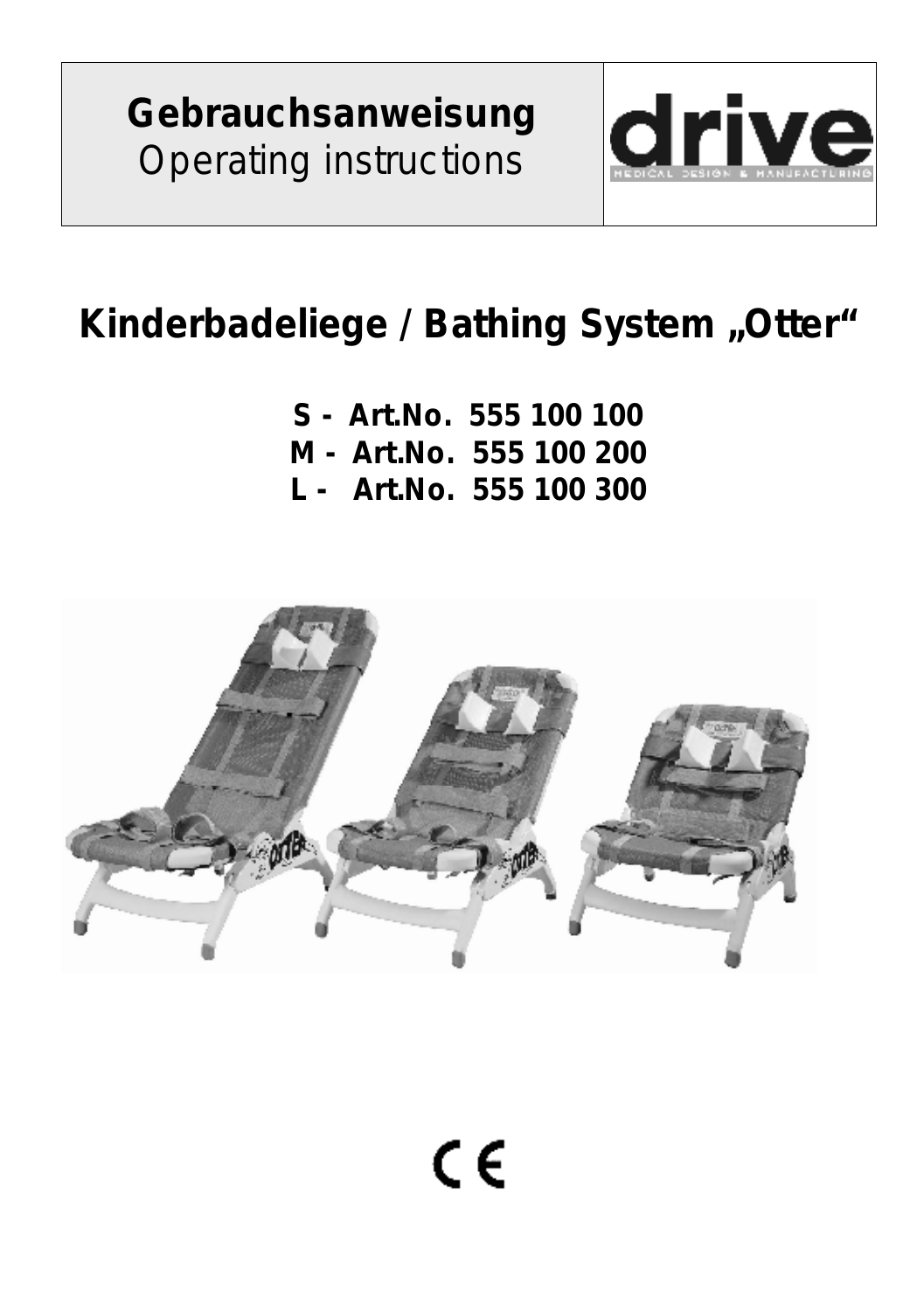| Bitte beachten - Attention                                                                                                                                                                                                                                                                                                                             |  |                                                                                                                                                                                                                                                                                                                           |                                                                                                     |  |
|--------------------------------------------------------------------------------------------------------------------------------------------------------------------------------------------------------------------------------------------------------------------------------------------------------------------------------------------------------|--|---------------------------------------------------------------------------------------------------------------------------------------------------------------------------------------------------------------------------------------------------------------------------------------------------------------------------|-----------------------------------------------------------------------------------------------------|--|
|                                                                                                                                                                                                                                                                                                                                                        |  |                                                                                                                                                                                                                                                                                                                           |                                                                                                     |  |
| Bedienungsanleitung beachten<br>Observe instructions for use!                                                                                                                                                                                                                                                                                          |  | Nur im Innenbereich<br>verwenden!<br>For indoor use only!                                                                                                                                                                                                                                                                 | Nur unter Aufsicht von<br>Fachpersonal verwenden!<br>Use under supervision of expert<br>staff only! |  |
|                                                                                                                                                                                                                                                                                                                                                        |  |                                                                                                                                                                                                                                                                                                                           |                                                                                                     |  |
| Nicht auf schrägem Untergrund verwenden!<br>Do not use on sloping surface!                                                                                                                                                                                                                                                                             |  | Nicht auf unebenem Untergrund<br>verwenden!<br>Do not use on uneven surface!                                                                                                                                                                                                                                              |                                                                                                     |  |
| Bitte lesen sie vor Inbetriebnahme des<br>Kinderbadeliege Otter die<br>Bedienungsanweisung sorgfältig durch und<br>bewahren Sie sie für eine spätere<br>Bezugnahme auf.                                                                                                                                                                                |  | Please read these instructions carefully<br>before using the Bathing System Otter and<br>keep them for later reference.<br>Please observe the following instructions to<br>ensure safe and reliable use of the Otter.                                                                                                     |                                                                                                     |  |
| Beachten Sie auch die nachstehenden<br>Hinweise, so ist bei sachgemäßer Benutzung<br>die Sicherheit, Zuverlässigkeit und<br>Leistungsfähigkeit gewährleistet.                                                                                                                                                                                          |  |                                                                                                                                                                                                                                                                                                                           |                                                                                                     |  |
| Indikation - Indication                                                                                                                                                                                                                                                                                                                                |  |                                                                                                                                                                                                                                                                                                                           |                                                                                                     |  |
| Mangelnde Rumpfkontrolle z.B. bei<br>Querschnittlähmungen, zentrale oder<br>periphere neuromuskulären Erkrankungen<br>mit Rumpfhaltungsschwächen, Lähmungen<br>der unteren Extremitäten, Über-<br>streckneigung z.B. bei Cerebralparese. Die<br>Produkte werden für Kinder ab etwa<br>zweitem Lebensjahr, Jugendliche und<br>Kleinwüchsige eingesetzt. |  | The Otter range is suitable for<br>children from 2 years upwards and.<br>lacking body control, e.g., with cross<br>section paralyses, central or peripheral<br>neuromuscular diseases with body posture<br>weaknesses, paralyses of the lower<br>extremities, affection for hyperextension,<br>e.g., with cerebral palsy. |                                                                                                     |  |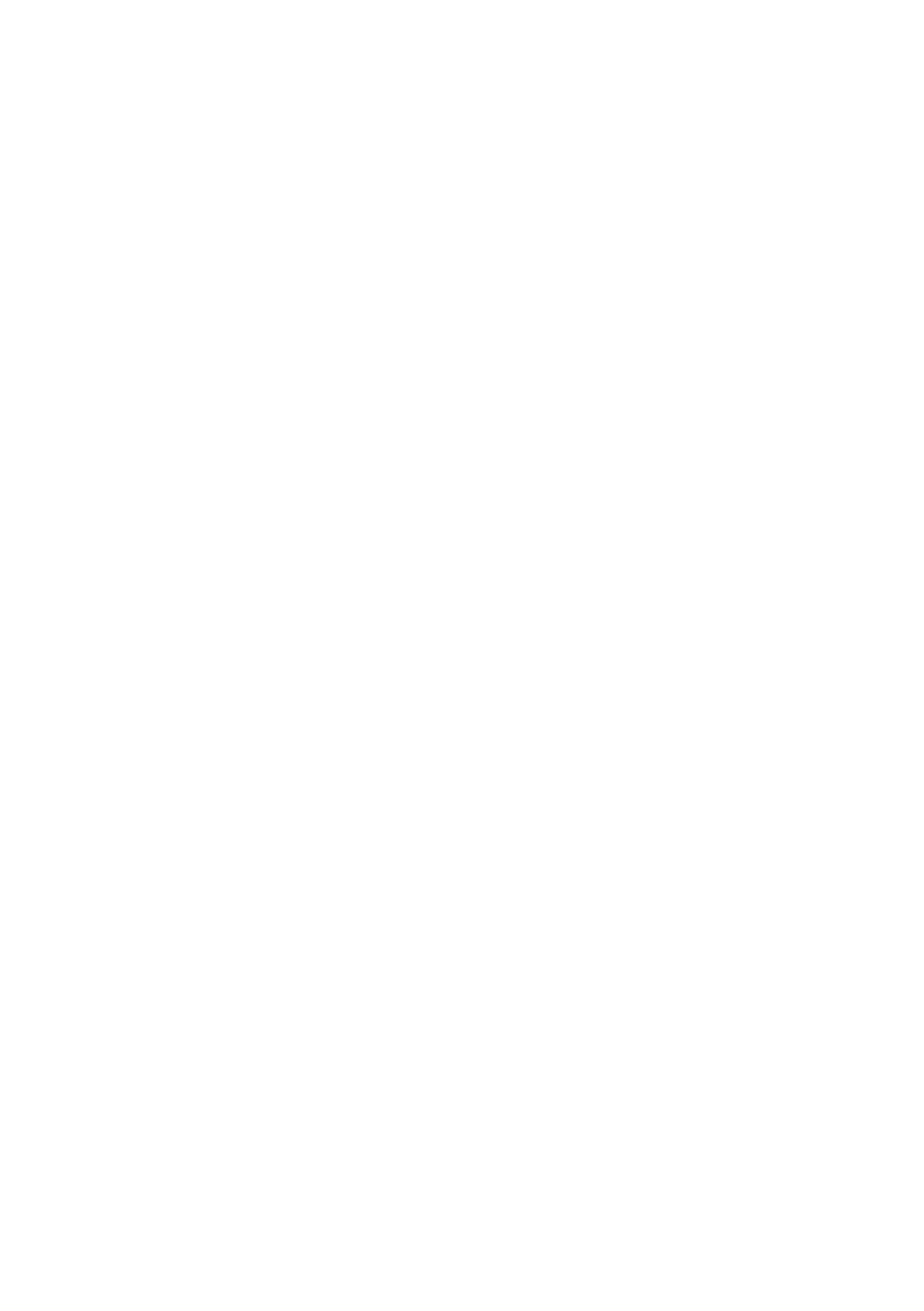## **Entfalten des Unterbau –** *Unfolding the frame*



Ziehen Sie den Fuß etwas heraus (1) und schwenken ihn bis zum Anschlag (2), dann wieder einrasten lassen (3).

*Pull out the foot a little (1) and swing him up to the dead stop (2), then snap in again (3)*.

**Verstellung Sitz und Rückenlehne –** *Adjustment of seat and back support*



Zum Verstellen der Sitzfläche oder der Rückenlehne ziehen Sie an der jeweiligen Einhandbedienung (7) und schwenken bis zur nächsten Rastung. ( in 4 Stufen möglich )

*In order to shift the seat or the back support pull the respective Uni-Bar(1) and turn to the next locking point. ( in 4 steps possible )*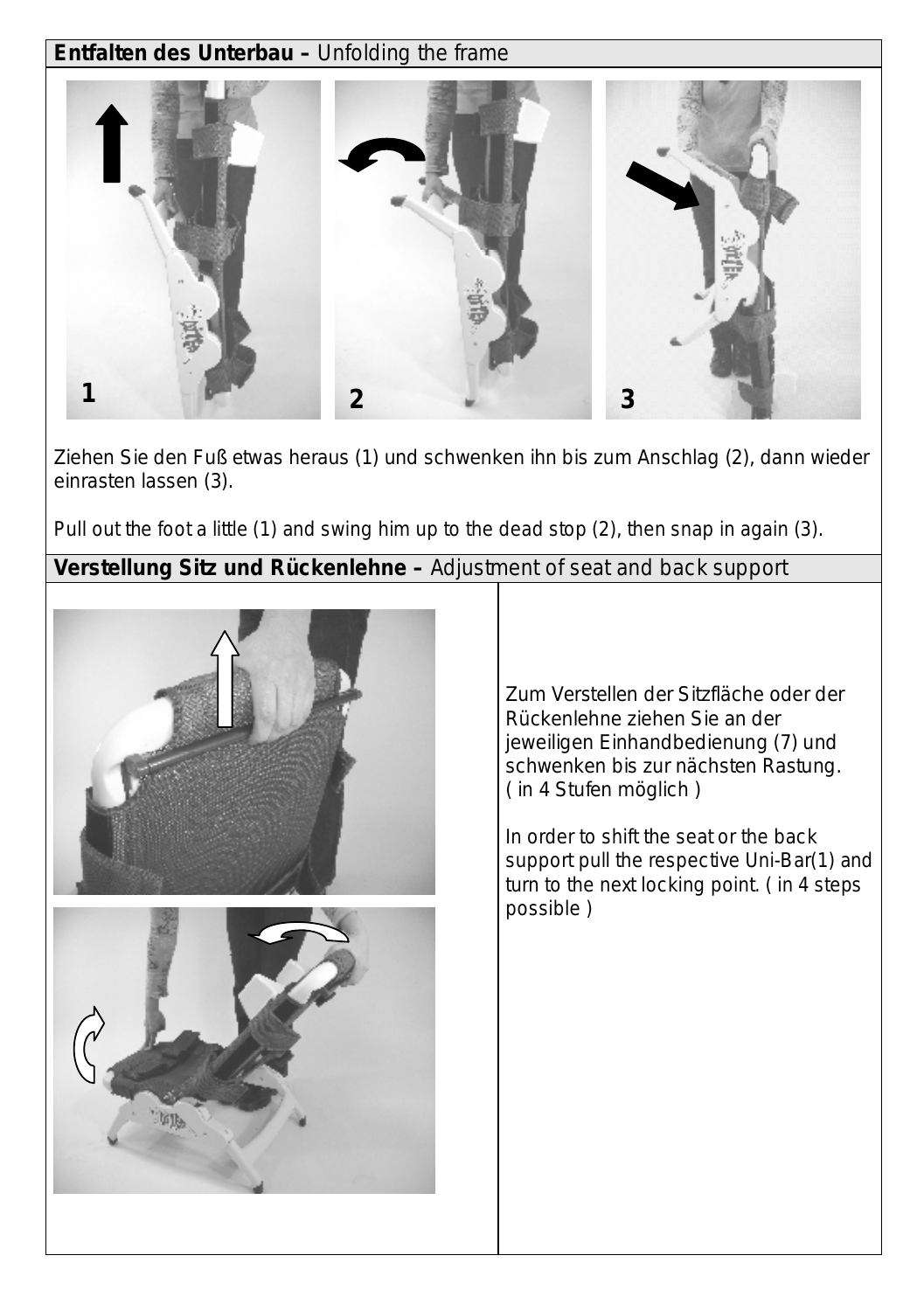**Reinigung und Austausch des Bezugs** – *Cleaning and change of the Seat fabric*



Zum Wechseln des Bezuges müssen Sie die Einhandbedienungen wie gezeigt abziehen, dann kann der Bezug abgestreift werden. Der Bezug kann bis 60°C in der Maschine gewaschen werden.

*To change of the Seat fabric you must pull off the Uni bars as shown, then the fabric can be stripped off. The fabric can be washed to 60 ° C in the washing machine.* 

**Benutzung der Kopfstütze und Gurte** – *Use of the head cushions and belts*



Beispiel – *For example*

Der Brustgurt sowie die Kopfstütze sind durch Klettverschluss individuell einstellbar, die Kopfstütze kann zusätzlich in der Breite eingestellt werden durch einfaches Verschieben der beiden Seitenstützen.

*The belts as well as the headrest are individually adjustable by velcro fastening, the headrest can be additional adjusted in the width by an easy shifting of both side props.* Klettband – *Velcro tape*



| Sicherheitshinweise - Safety instructions          |                                      |  |
|----------------------------------------------------|--------------------------------------|--|
| Nur für den Innenbereich zulässig!                 | Only allowed for Indoor use !        |  |
| Nur auf ebenem und festem Untergrund<br>verwenden. | Use only on even and solid surfaces. |  |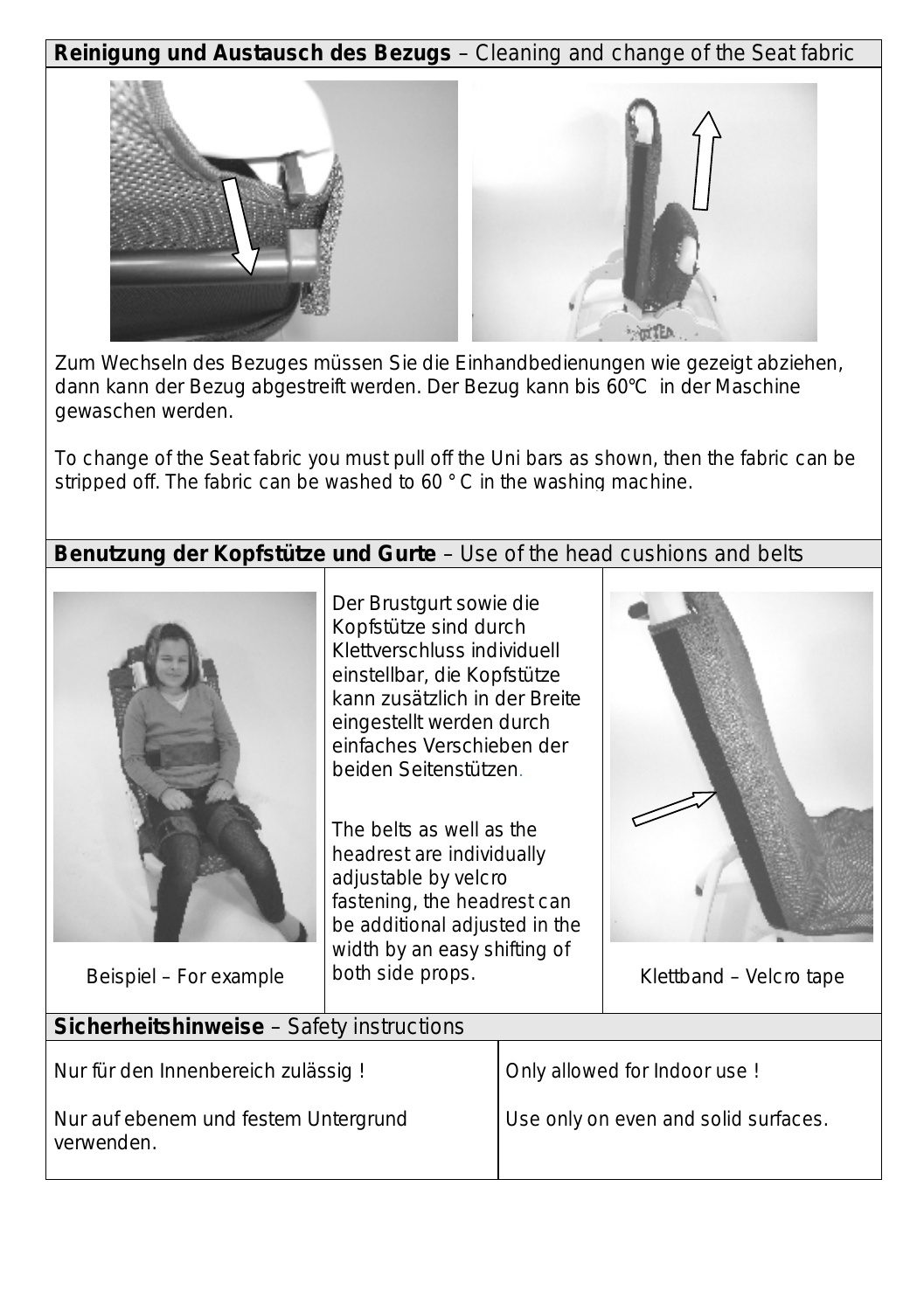| Reinigung/Wartung - Cleaning/Maintenance                                         |                                             |                                                                                 |                                                                                        |                 |  |
|----------------------------------------------------------------------------------|---------------------------------------------|---------------------------------------------------------------------------------|----------------------------------------------------------------------------------------|-----------------|--|
| Von Hand mit einem feuchten Tuch regelmäßig<br>reinigen!                         |                                             | Clean regularly by hand with a damp<br>cloth!                                   |                                                                                        |                 |  |
| Der Bezug und die Haltegurte können in der                                       |                                             | The fabric and the belts can be washed in                                       |                                                                                        |                 |  |
| Waschmaschine bis 60°C mit Feinwaschmittel                                       |                                             | the washing machine to 60°C with fine                                           |                                                                                        |                 |  |
| gewaschen werden.                                                                |                                             | detergent.                                                                      |                                                                                        |                 |  |
| Das Produkt ist zur Reinigung mit milden<br>haushaltsüblichen Desinfektions- und |                                             | The product can be cleaned with mild<br>detergents and disinfectants as used in |                                                                                        |                 |  |
| Reinigungsmitteln geeignet ! Keine aggressiven                                   |                                             | normal household. Do not use any                                                |                                                                                        |                 |  |
| Reinigungsmittel verwenden! Lösungsmittel                                        |                                             | aggressive detergents! Solvents destroy                                         |                                                                                        |                 |  |
| zerstören die Beschichtung und die Oberflächen                                   |                                             | the coating and surface of plastic parts.                                       |                                                                                        |                 |  |
| von Kunststoffteilen                                                             |                                             |                                                                                 |                                                                                        |                 |  |
| Metall- und Schraubverbindungen regelmäßig                                       |                                             | Metal and screw connections must be                                             |                                                                                        |                 |  |
| auf Verschleiß und Festigkeit kontrollieren und                                  |                                             |                                                                                 | checked regularly and to make sure that<br>they are stable. If necessary retighten the |                 |  |
| stellen Sie die Festigkeit sicher. Schrauben<br>gegebenenfalls nachziehen!       |                                             | screws.                                                                         |                                                                                        |                 |  |
| Prüfen Sie vor allem die Einrastung der                                          |                                             |                                                                                 | The engaging points must be checked                                                    |                 |  |
| Arretierungen; Wenden Sie sich an den                                            |                                             |                                                                                 | thoroughly. Contact your specialist dealer                                             |                 |  |
| zuständigen Fachhändler wenn eine Verbindung                                     |                                             |                                                                                 | immediately if functions are not in order.                                             |                 |  |
| nicht in Ordnung ist.                                                            |                                             |                                                                                 |                                                                                        |                 |  |
| Technische Daten - Technical Data                                                |                                             |                                                                                 |                                                                                        |                 |  |
| Größe / Size:                                                                    | S                                           |                                                                                 | M                                                                                      | L               |  |
| Art.Nr. / Art.No.::                                                              | 555 100 100                                 |                                                                                 | 550 100 200                                                                            | 550 100 300     |  |
| Max. Belastung / Max. load:                                                      | 30 kg                                       |                                                                                 | 60 kg                                                                                  | 80 kg           |  |
| Gewicht / Weight:                                                                | 4 kg                                        |                                                                                 | $4,5$ kg                                                                               | $5$ kg          |  |
| Länge Sitzfläche / Lenght of seat:                                               | 300 mm                                      |                                                                                 | 350 mm                                                                                 | 400 mm          |  |
| Breite Sitzfläche / Widht of seat:                                               |                                             |                                                                                 | 410 mm                                                                                 |                 |  |
| Höhe Sitzfläche / Hight of seat:                                                 | 140 / 260 mm                                |                                                                                 |                                                                                        |                 |  |
| Verstellung Sitzfläche / Angels of<br>seat:                                      | 4 - fach / 4 steps von 0° - 90° (4 x 22,5°) |                                                                                 |                                                                                        |                 |  |
| Länge Rückenlehne / Lenght of<br>backrest:                                       | 400 mm                                      |                                                                                 | 560 mm                                                                                 | 750 mm          |  |
| Breite Rückenlehne / Widht of seat:                                              | 410 mm                                      |                                                                                 |                                                                                        |                 |  |
| Einstellwinkel Rückenlehne von-bis:<br>Angels of backrest                        | 4 - fach / 4 steps von 0° - 90° (4 x 22,5°) |                                                                                 |                                                                                        |                 |  |
| Für ca. Körpergröße / For body<br>hight:                                         | Bis / to 90 mm                              |                                                                                 | 80 - 130 mm                                                                            | 110 - 170 mm    |  |
| Transportmaß L/B/H :<br>Transportation dimension L/W/H:                          | 900/425/150 mm                              |                                                                                 | 1050/425/150 mm                                                                        | 1220/425/150 mm |  |
| Material Rahmen / Material frame:                                                | Kunststoffrohr - Plastic tubes              |                                                                                 |                                                                                        |                 |  |
| Material Bezug und Kopfstütze:<br>Material fabric and head caushions:            | Polyester                                   |                                                                                 |                                                                                        |                 |  |
| Farbe Bezug - Color of fabric:                                                   | Grün - green                                |                                                                                 |                                                                                        |                 |  |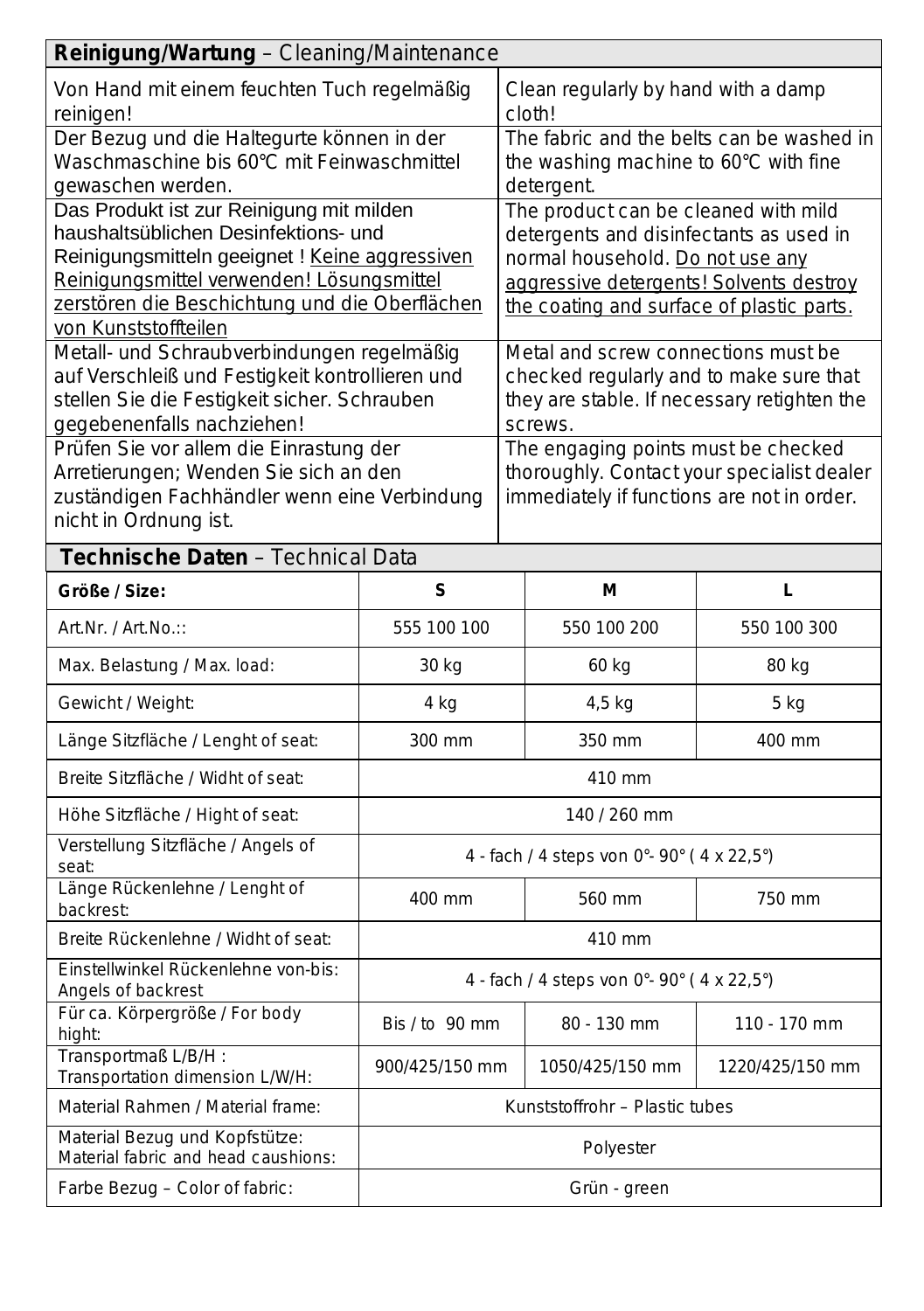

- 1 Produktname  *product name*
- 2 Artikelnummer *article number*
- 3 Seriennummer *serial number*
- 4 Produktionsdatum  *date of manufacturing*
- 5 Gebrauchsanweisung beachten *Attention: See operating instructions*

| Garantie - Warranty                                                                                                                                                                                        |                                                                                                                                                                                         |  |
|------------------------------------------------------------------------------------------------------------------------------------------------------------------------------------------------------------|-----------------------------------------------------------------------------------------------------------------------------------------------------------------------------------------|--|
| Die Gewährleistung beträgt 24 Monate ab<br>Kaufdatum.                                                                                                                                                      | We issue a warranty of 24 months from date<br>of purchase.                                                                                                                              |  |
| Irrtum und Änderungen aufgrund von<br>technischen Verbesserungen und<br>Designveränderungen vorbehalten.                                                                                                   | Subject to technical alterations.<br>Errors and omissions excepted.                                                                                                                     |  |
| Eigenmächtig durchgeführte Veränderungen,<br>die nicht mit dem Hersteller bzw. dem<br>Fachhändler abgestimmt wurden, führen zum<br>Erlöschen der Haftung; ebenso das<br>Überschreiten der Maximal-Angaben. | Any unauthorized modifications carried out<br>without approval of the manufacturer will<br>make the liability null and void. This<br>includes the overstepping of the maximum<br>loads. |  |
| Stand - as per: 07 / 2009                                                                                                                                                                                  |                                                                                                                                                                                         |  |